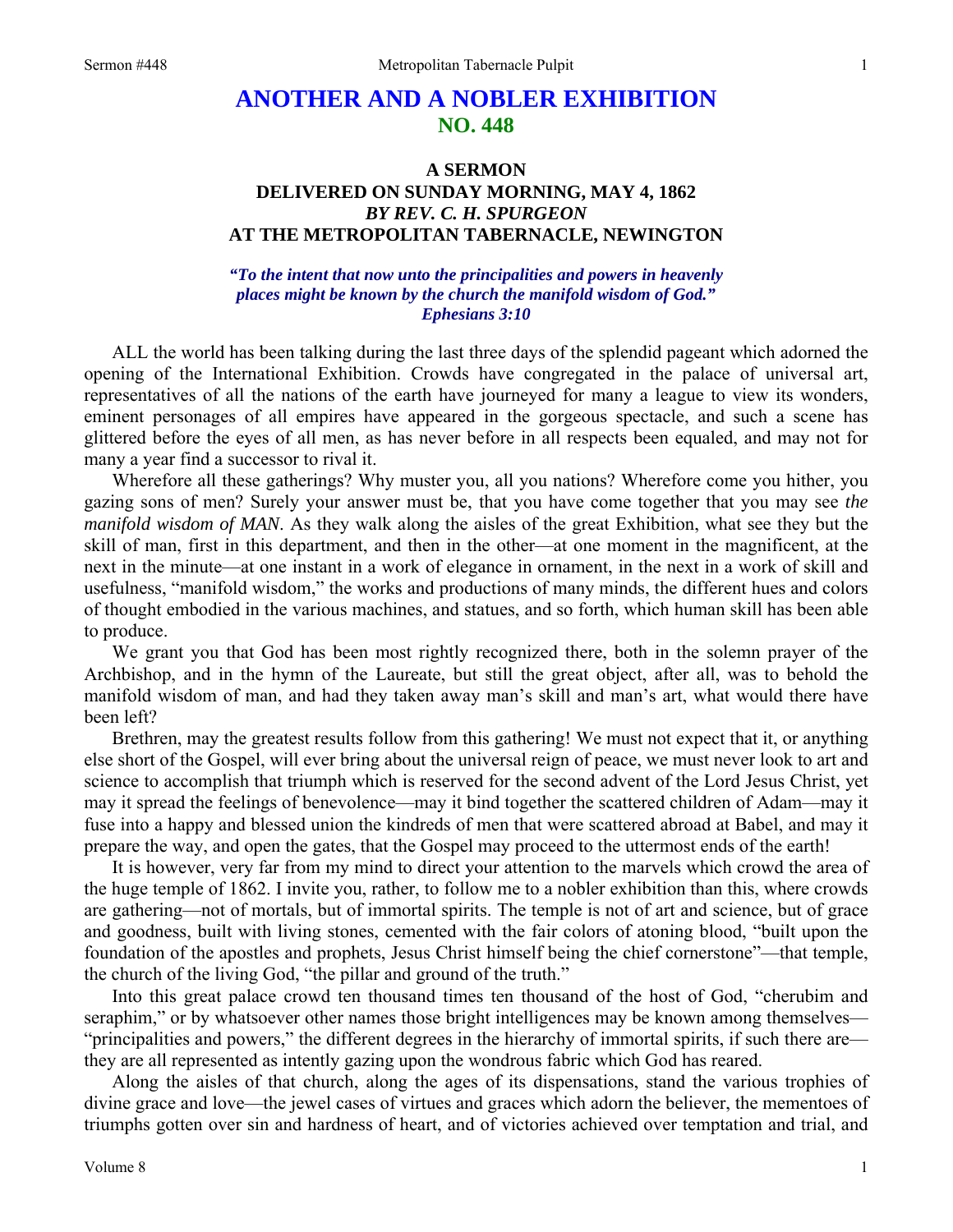as the spirits walk along these corridors full of divine workmanship, they stand, they gaze, they admire, and wonder, and speed back their way to heaven, and sing more loudly than before, hallelujah to the God whose manifold wisdom they have beheld in the church of God below.

Beloved friends, our text is a strange one. If you will reflect that the angels, the elder-born of creatures when compared with us, have been with God for many an age, and yet I do not know that it is ever said that by anything else they ever learned "the manifold wisdom of God." They were with Him when He made the earth and the heavens, perhaps during those long periods when the earth was aforming—"In the beginning," when "God created the heavens and the earth," the angels were wont to visit this world, and to behold alive and in their glory those strange shapes of mystery which now we dig up in fossil from the earth.

Certainly in that day when "the earth was without form and void, and darkness was upon the face thereof," the angels knew the hidden treasure, and when He said, "Let there be light, and there was light," when that first ray of light seemed like a living finger to touch the earth and waken it to beauty, then seraphic fingers swept their heavenly harps, and "the morning stars sang together, and the sons of God shouted for joy."

Yet I do not learn, though they were with the Great Worker during the seven days of creation, though they saw "the cattle after their kind, and the fowls of the air after their kind," and the fish of the sea, and all the plants and herbs, yet I see not that in all this there was made known unto them "the manifold wisdom of God."

Nay, more, when man, the Master's last work, walked through Eden—when, with his fair consort by his side, he stood up to praise his Maker, though he was "fearfully and wonderfully made," though in his mind and body there was a display of wisdom unrivalled before—yet I do not learn that even in man, as a creature, there was made known "the manifold wisdom of God."

Yes, and more than this when other worlds were made, when the stars were kindled like glowing flames by light of deity, if there were other peoples, and other kindreds, and other tribes in those myriads of far-off lands, I do not find in the creation of all those hosts of worlds which bestud the wide fields of ether, that there was then made known to celestial spirits "the manifold wisdom of God." Nay, more, in all the dispensations of divine providence apart from the church, in all the mystic revolutions of those wondrous wheels that are full of eyes, apart from the church, there has not been made known to these beings to the fullest extent the wisdom of God.

Ah! and brethren, remember yet once more, that they with undimmed eyes look upon the glory of Him that sits upon the throne, so far as it can be seen by created vision, they behold the beatific vision, they are glistening in the splendors of deity, and veil their faces when at His footstool they cry, "Holy, holy, holy, LORD God of Sabaoth," and yet, though standing, as it were, in the sun, though they are foremost of all the creatures, nearest to the eternal throne, I do not read that by all this they have in the highest sense learned "the manifold wisdom of God."

What an idea then, does this give to us of the importance of the church! Brethren, never let us despise any more the meanest member of it, since there is more to be beheld in the church than in creation in its utmost breadth, more of the wisdom of God in the saving of souls than in the building the arches of the sky, nay, more of God to be seen than even heaven with all its splendors can otherwise reveal. Oh! let us open our eyes that we lose not those divine mysteries which angels desire to look into!

I have now already explained the meaning of the text, we have, therefore, but to direct your attention to those points of interest upon which angelic intelligence would be sure to linger, and we shall pray that, while we mention these in brief and running catalog, our hearts may be led to meditate much upon the manifold, the varied wisdom of God displayed in the church which Christ has bought with His blood.

**I.** And first, dear brethren, we think that the grand object of attention in the church to the principalities and powers, is THE SCHEME AND PLAN OF SAVING THE CHURCH.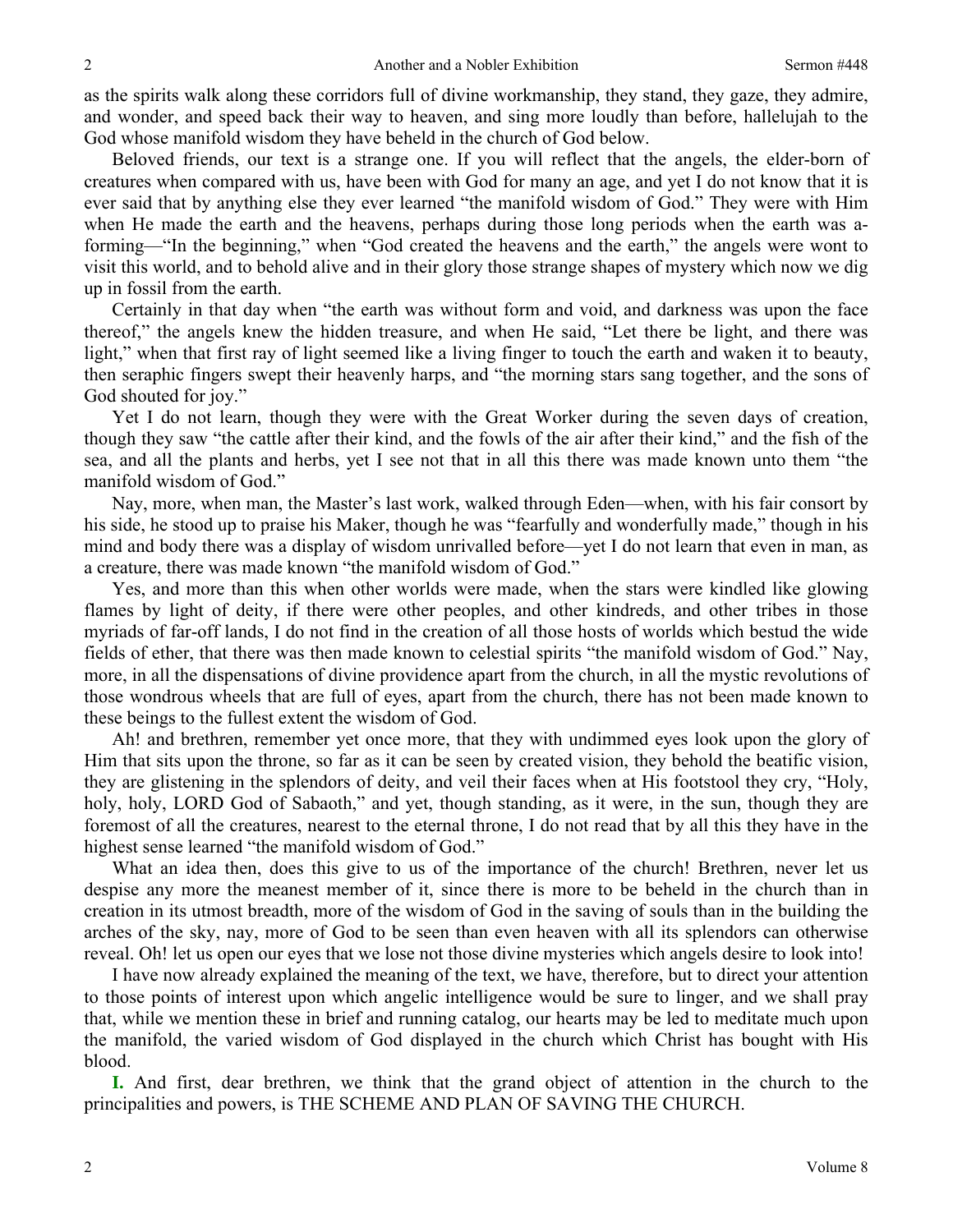It is this that they so much admire and wonder at. It has been exceedingly well said by others, that if a Parliament had been held of all the spirits in heaven and in earth, and if it had been committed to this general assembly to ordain and fix upon a plan whereby God might be just and yet the justifier of the ungodly, they must all have failed to achieve the task. Those lofty minds, doubtless, consider with delight the fact that in God's way of saving His church, all His attributes shine out with undiminished luster.

God is just, they know it in heaven, for they saw Lucifer fall like lightning when God cast him out of his dwelling place on account of sin. God is just, and as much so upon Calvary, where his Son hangs and bleeds, "the just for the unjust, to bring us to God," as He was when He cast down the Son of the Morning.

The angels see in salvation this great wonder of justice and peace embracing each other—God as sternly just as if there were not a particle of mercy in His being, smiting His Son for the sin of His people with all the force of His might—God, yet as merciful as if He were not just, embracing His people as though they had never sinned, and loving them with a love which could not have been greater had they never transgressed.

They understand how God so hated sin that He laid vengeance on His only begotten, and yet "God so loved the world that he gave his only begotten Son, that whosoever believeth in him might not perish, but have everlasting life." As in the crowns of Oriental princes the most precious jewels shone in clusters, so as in one wonderful *corona* all the infinite attributes of God shine out at once in all their combined glory around Your cross, O Jesu, earth's wonder and heaven's prodigy! This difficulty, so delightfully met, so completely disposed of by the atonement of Christ, causes the angels to behold "the manifold wisdom of God."

But further, when the angels see that by this great plan all the ruin that sin brought upon mankind is removed, they again wonder at the wisdom of God, and when they especially notice the way in which it was removed, the strange and mysterious methods which God used for rolling away the stone from the door of the human sepulcher, they yet more bow down with awe.

Did we lose Eden in Adam? Lo, the Lord Jesus Christ has given us a better than paradise! Did we lose the dignity of manhood? Lo, today we regain it in Christ, "for thou hast put all things under his feet." Did we lose spotless purity? Again we have obtained it in Christ, for we are justified through His righteousness and washed in His blood. Did we lose communion with God? We have obtained it this day, for "we have access by faith into this grace wherein we stand." Did we lose heaven itself? Ah! heaven is ours again, for in Him we have obtained an inheritance and are "made meet to be partakers of the inheritance of the saints in light."

And all this mischief is made to destroy itself, God overruling it to be its own destruction, the dragon stung with his own sting, Goliath killed with his own sword, Death is slain by the death of the man who was crucified, sin is put away by the great sin offering, who "bore our sins in his own body on the tree," the grave is plagued by its own victim since Christ lay a captive within it. Satan casts out Satan in this case.

We rise by man as by man we fell, "As in Adam all died, so in Christ shall all be made alive." The worm in whom Satan triumphed, is the worm in whom God is glorified. It was man whom Satan sought to make the instrument of divine dishonor, and it is man in whom God triumphs over all the crafts and cruelties of hell. This the angels wonder at, for they see in this scheme of salvation, meeting as it does every mischief, and meeting it on its own ground, "the manifold wisdom of God."

Observe also, that through the great scheme of salvation by the atonement, God is more glorified than He would have been if there had been no fall, and consequently no room for a redemption. The angels admire "the manifold wisdom of God" in the whole story of the human race, seeing that in the whole of it, from the beginning to the end, God is more glorified than He would have been had it all been written in letters of gold, without one sin or one suffering on the part of the human race.

3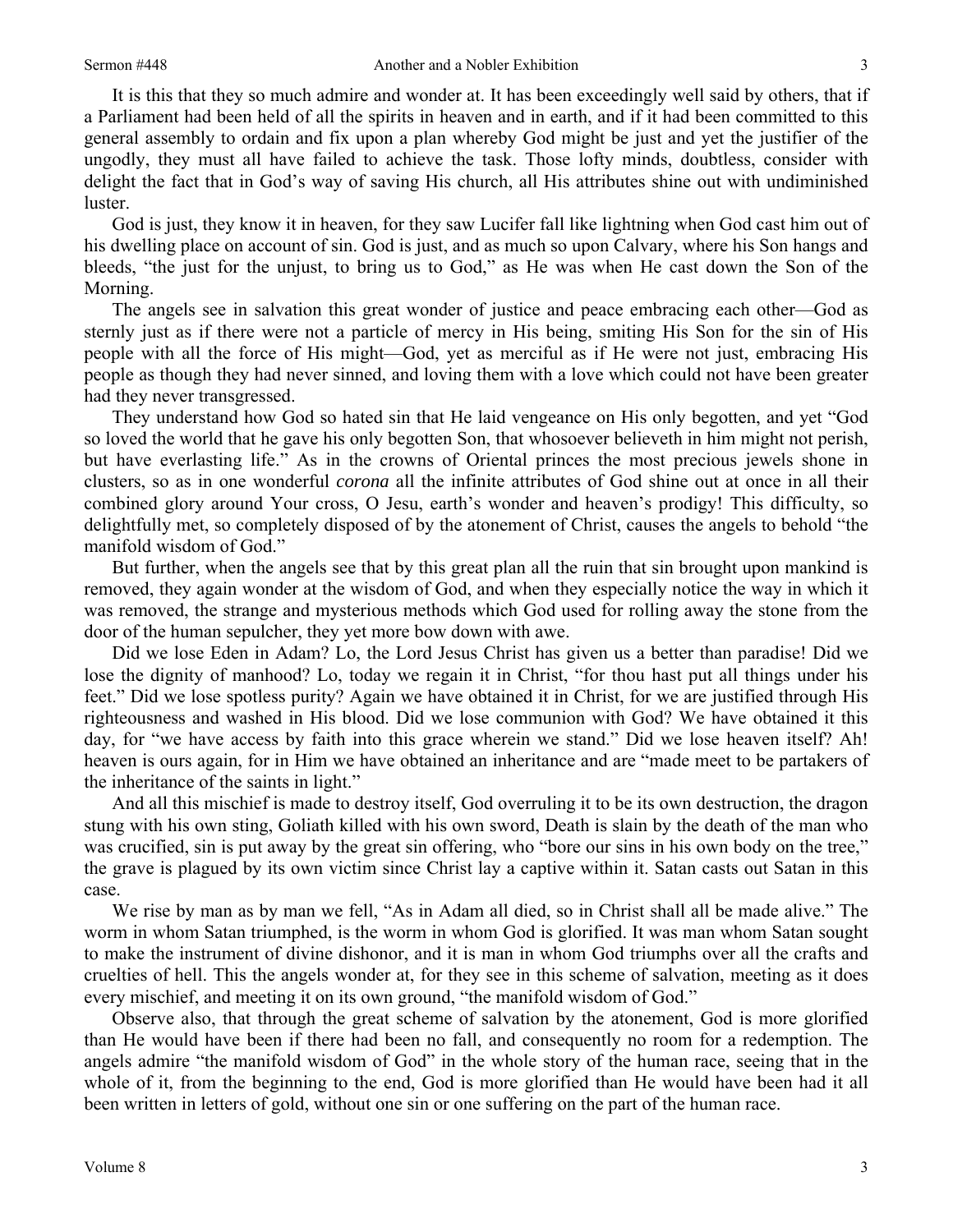O Lord! when You did permit for a moment Your people to go astray like lost sheep, there might have been silence in heaven, since Your enemy had triumphed, since the precious ones whom You had loved were given up into the hand of the enemy. When the jewels of Christ were lost for a little season amidst the miry clay and ruins of the fall, there might have been a furling of JEHOVAH's banner, for perhaps it seemed to angels as though God had been defeated in His highest praise.

But when Christ comes back "from Edom, with dyed garments from Bozrah," wearing upon His royal head the crown in which every jewel is securely set that once was in the hand of the enemy—when the Shepherd comes back from the mountains, wearing on His shoulders the lost sheep which had gone astray, there is more joy in heaven over the lost ones that are found again than there could have been over all of them had they never gone astray.

The deep bass of the fall shall swell the song of the restoration, the hollow moans, as they seemed to be, when heard alone, shall but make a part of the grand swell of the eternal song, as it shall peal up to the throne of the LORD God of hosts.

Brethren, if you would think for awhile upon the whole work of God, taking in it the fall as being foreseen and foreknown, until the day when all the chosen seed shall meet around the throne, I think you will be struck with its glory as a whole. It was within the compass of the power of God to make creatures that would love Him, to make beings that would be attached to Him by very close ties, but—I speak with reverence—I do not see how omnipotence itself, apart from the fall and the redemption by the sacrifice of Christ, when He gave Himself to die for us, could have made such creatures as the redeemed will be in heaven.

Brethren, if we had never fallen, and never been redeemed, we could never have sung of redeeming grace and dying love. We could not, and the angels could not, we could not have known the heights and depths, and lengths and breadths of the love of Christ which passeth knowledge. Feasted with heavenly food, we might have admired His bounty, but not as we now do when we eat the flesh of Christ, made to drink the wine pressed from heaven's own clusters. We might have blessed the giver of the feast, but not as we now can do, when we drink the blood of Jesus as our sweet wine, pure and holy. We could have praised Him, and we should have done so, but not as we now can, when we have "washed our robes and made them white in the blood of the Lamb."

There is a nearer relationship now than there could have been in any other way, if God had not taken humanity into alliance with Himself, if the Word had not been made flesh and dwelt among us. I say there may have been other plans, but certainly no mortal mind can conceive any other. This seems to be the most wonderful, the most Godlike, the most divine, that a creature shall be made perfectly free, that that creature shall offend, shall discover the justice of God through the punishment being laid upon a substitute, but shall learn the love of God through that substitute being God Himself.

This creature was ordained to be attached to the Eternal One by ties of filial relationship, by bonds of affection so strong that the pains of the rack and the flames of the fire should not be able to separate it from the love of God, and in heaven this creature shall feel that it owes nothing to itself, nothing to its own natural efforts, but all to Him who loved it and who bought it with His blood, and therefore this grateful being shall praise God, after a sort superior by many high degrees to the attainment of any other.

Oh! dear friends, I think if we study the subject for a few hours alone, we shall see that in nothing that God has done is there such a discovery of His wisdom as in the plan of redeeming love. Go round about her, O angels of the Lord, mark well you her bulwarks, and tell the towers thereof, consider her palaces, behold the impregnable strength of covenant engagements, see the largeness and broadness of electing love, behold the veracity and truthfulness of divine promises, see the fullness of grace and efficacy in the pardoning blood, see the faithfulness and the immovability of the divine affection, when once it is set on men, and when you have admired the whole, go back, you spirits, and more sweetly than before unite with us in our song—"Worthy is the Lamb that was slain to receive honor, and blessing, and majesty, and power, and dominion for ever and ever."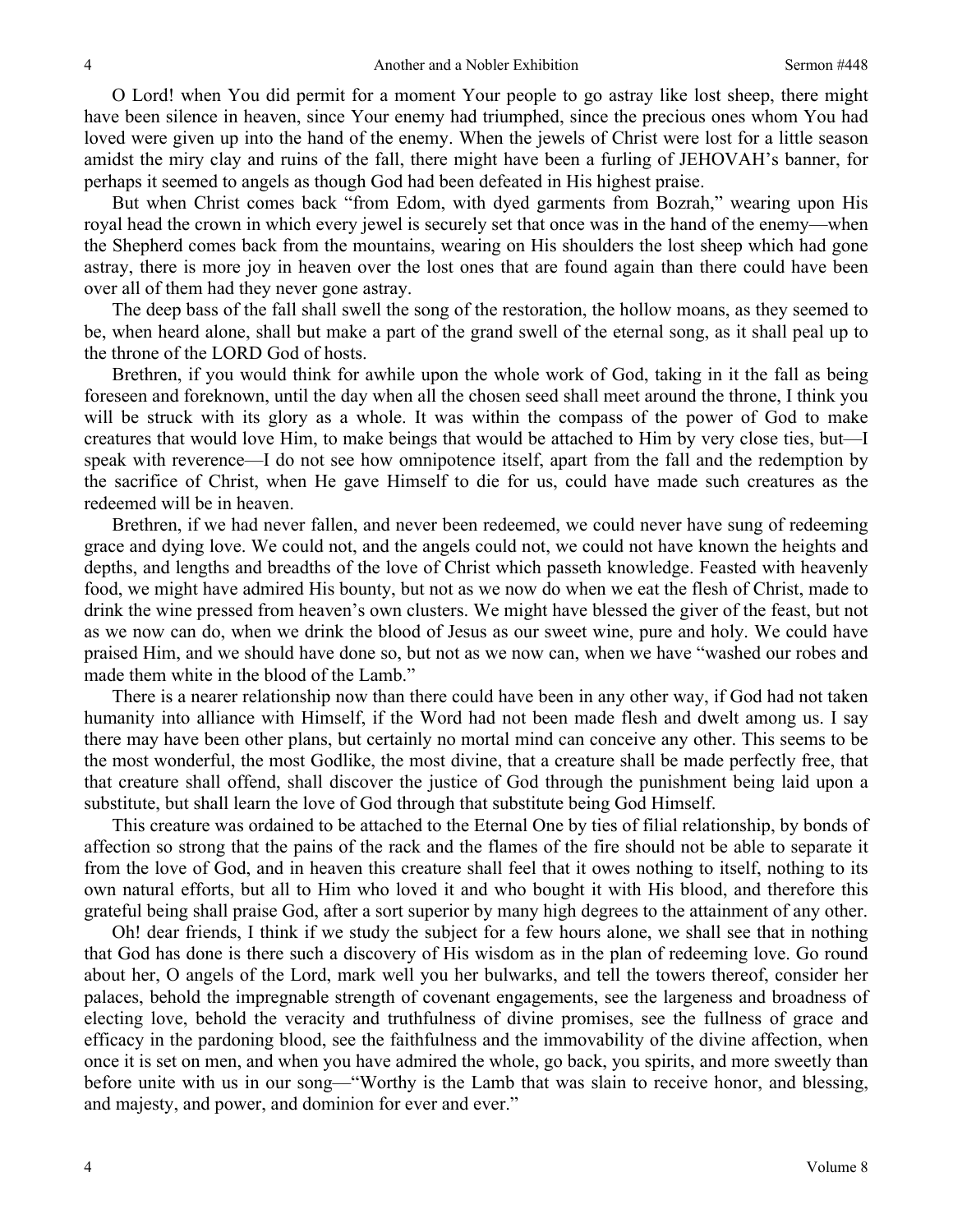**II.** Secondly, without a doubt the wisdom of God is made known to angels and principalities in THE VARIOUS DISPENSATIONS THROUGH WHICH THE CHURCH HAS PASSED.

At first the church was indeed a little flock, a few chosen out of the mass—Abram, the Syrian, ready to perish, and a few godly ones in his household. Then the stream widened a little, and there became twelve tribes, and soon the dispensation became more clear, Moses was raised up, and Aaron, whom God had chosen.

Then the angels desired to look into the typical rites and ceremonies of that ancient dispensation. They were pictured standing on the mercy seat, with wings outstretched, with their faces bent downwards as if they would gladly behold the secret which the golden lid concealed.

Doubtless, as they saw the sacrifice, whether it was the burnt offering, the peace offering, or the sin offering—as they saw the gorgeous ceremonies of the tabernacle, or the yet more splendid rites of the temple, they admired the wisdom of God as it was set forth in the dim symbol and shadow. How much more must they have admired it, when the Sun of Righteousness arose with healing beneath His wings.

When they saw the sacrifice superseded by the one great offering, the high priest set aside by the man, who having once offered one sacrifice forever, sat down at the right hand of the Majesty on high. How they have marveled since that time as truth after truth has been expounded in the experience of believers, as doctrine after doctrine has been revealed to the church of Christ by the illuminations of the Holy Spirit!

Oh! brethren, the angels, when they compare the past with the present, and again, the present with the past, the choosing of the Jewish olive, and the leaving out of the rest of the trees, and anon, the grafting-in of the Gentiles from the wild olive, and the casting out of the natural branches, how much they must have admired the singular variety of God's dispensations, when they know, as certainly they do, that His grace remains the same!

In climbing or in descending a lofty mountain, one is struck with the sudden change of views. You looked on the right just now, and you saw a populous city in the plain, but you turn a corner and looking through a break in the forest you see a broad lake, and in a moment or two your road winds again, and you will see a narrow valley and another range of mountains beyond. Every time you turn, there is a new scene presented to you.

So it would seem to the angelic spirits. When first they began to ascend the hill on which the church stands, "Mount Zion, which is above, the mother of us all," they saw the wisdom of God manifested as Abraham saw it. A turn in the road, and they saw it as Moses beheld it. Another, and they had a view as David was wont to gaze upon it. And then when they ascended to clearer light, and the mists that hung about the mountainside had all been scattered, and had fallen in one gracious shower of grace, they saw it as the apostles beheld it when they stood upon Mount Olivet.

And since then, through every trial of the church, as the eighteen centuries have rolled on since the Master went up to heaven, they have been constantly catching fresh views and seeing fresh manifestations of the varied and constantly-changing wisdom of the unchanging God, as it is manifested in His dealings with the church. So that both in the dispensations, as well as in the plan, there is made known to principalities and powers "the manifold wisdom of God."

**III.** Thirdly, to be brief upon each point, we may conclude, without any doubt, that they mainly see the wisdom of God in His church, IN THE CHURCH'S COVENANT HEAD AND REPRESENTATIVE.

Oh! when first they heard that the Lord of life and glory was to be made flesh and to dwell among us, how they must have admired the plan of heaven's going down to earth that earth might come up to heaven! The babe in the manger commanded all their songs. When they saw that babe become a man and heard Him preach, how they must have marveled at the wisdom of sending God Himself to be God's own prophet! When they saw that man living a life of perfect holiness, how they must have clapped their wings at the thought that man could see perfection now in God's own self, shrouded in human form!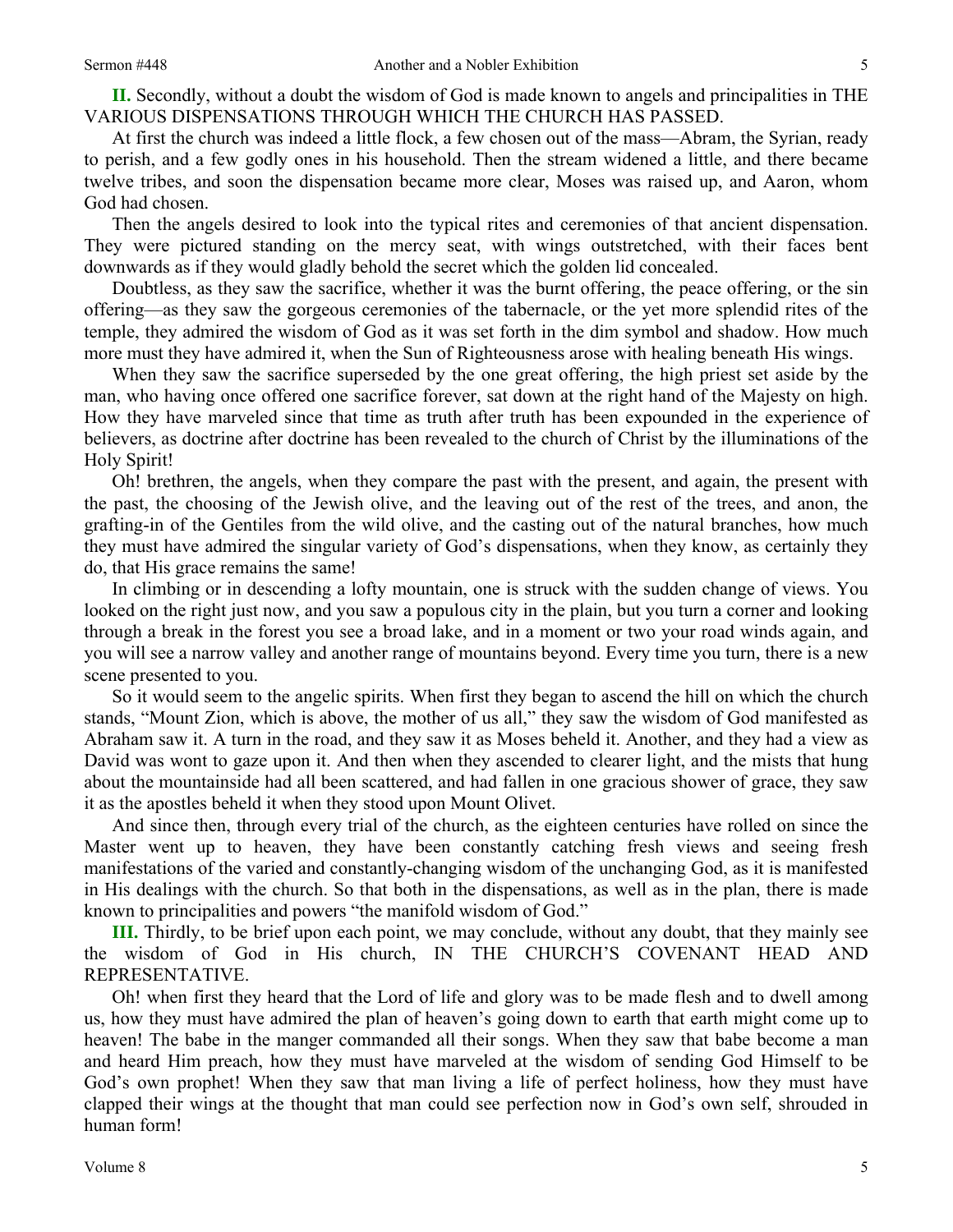But when it came to atonement, and they learned that God's people must be crucified in Christ, how struck must they have been, as the thought burst upon them for the first time, that the whole host of the elect were to sweat great drops of blood through one man—that they were to be flagellated, to be scourged, bruised, and spat upon, in one man—that the host of the chosen were to carry the cross of their condemnation upon one man's shoulders—that that one man was for them all, to take all their load of guilt, and nailed to the tree, bleed away His life for the whole body.

Oh! I say, when they saw that lowly man, with all the sins of the whole chosen company resting upon His shoulders, and knew this solitary man to be God—able to carry the whole—they must have marveled indeed, at the wisdom of God.

And when that triumphant man cried, "It is finished!" having drained the cup of damnation to its utmost dregs, till there remained not one black drop for another of the elect to drink—when that one man descended into the grave, and the whole company of the faithful were buried with Him, oh, how they marveled!

When again they beheld the second Adam bursting His cerements, rending the chains of death as though, like another Samson, He had broken the green withes of the Philistines as though they were but tow, how astonished they were when they thought that the elect were risen in that glorified person!

And when that man was received up into heaven, and the cloud hid Him from mortal view, how they rejoiced to see Him rise! but much more to think that we also were risen in Him, and in Him had ascended up on high—in Him the whole church, I say, leading their captivity captive!

When that representative personage, with acclamation beyond all measure, rose to the throne of the Father, and took His seat at the right hand of the dreadful Majesty on high, how wonderful must have been the admiration of the spirits when they thought that He had raised *us* up together, and made *us* sit together in heavenly places in Christ Jesus!

Perhaps there is no doctrine that is more astounding to Christians than this. I know if we want a theme that will enlarge our mind, the subject of the union of the chosen with Christ is certainly the most expansive.

> *"O sacred union, firm and strong, How great the grace, how sweet the song, That worms of earth should ever be One with incarnate Deity!*

*"One when He died, one when He rose, One when He triumphed o'er His foes; One when in heaven He took His seat, And angels sang all hell's defeat.* 

*"This sacred tie forbids all fears, For all He has and is is ours; With Him our Head we stand or fall, Our life, our surety, and our all."* 

"The manifold wisdom of God," in thus constituting Christ the covenant head and representative of the elect in all its various shapes and shades, must have been discovered to angelic beings.

**IV.** Though that were a theme that might require a full discourse, we leave it at once to turn to another. In the fourth place, the manifold wisdom of God is made known to principalities and powers IN THE CONVERSION OF EVERY CHILD OF GOD.

There are some very singular implements in this present Great Exhibition, marvelous feats of human skill, but there is one thing they have not there that is to be found in the church of the living God, and that is a heart-melter, an instrument for turning stone to flesh. There are inventions for melting granite,

6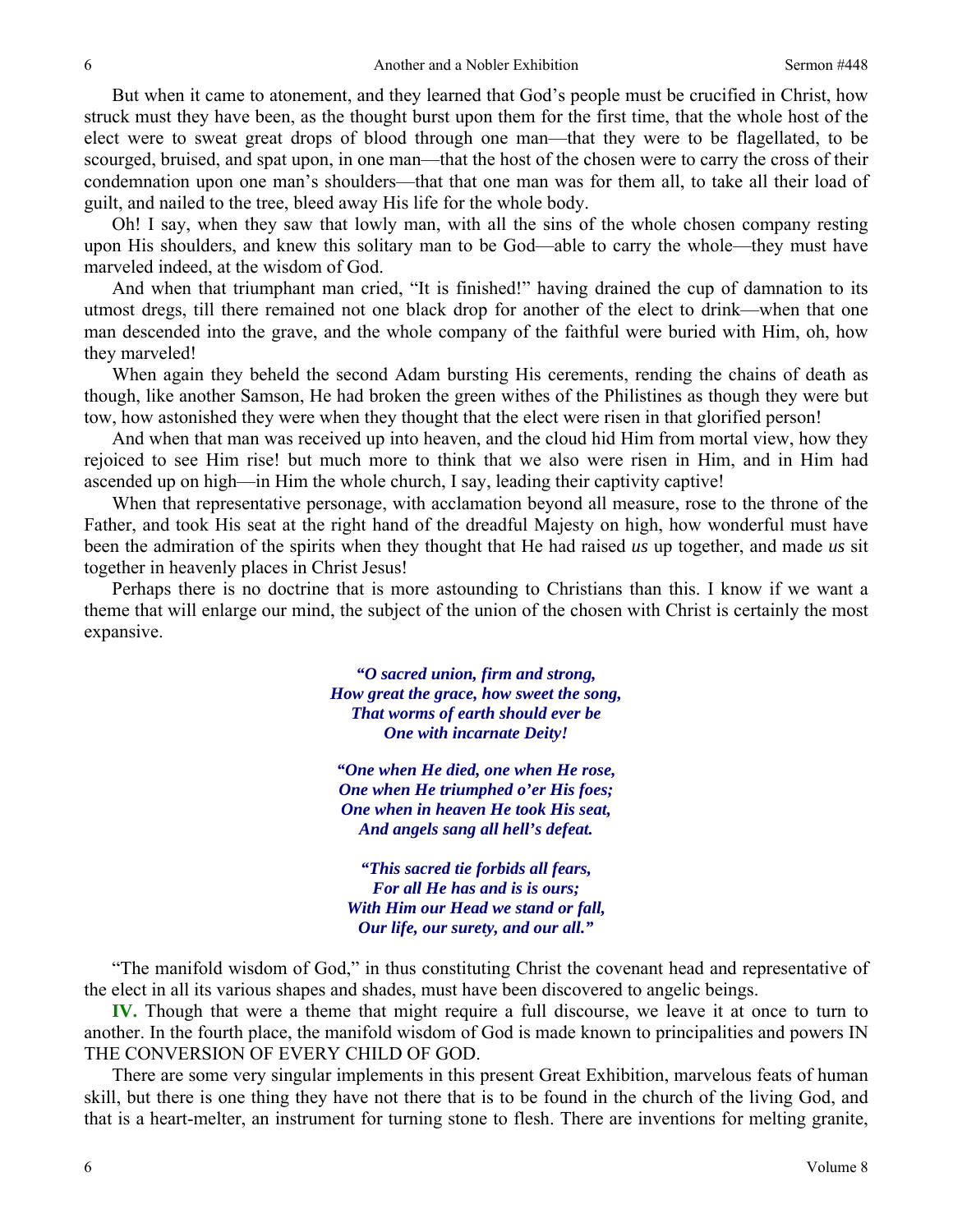and for liquefying flints, but I know of no invention but one, and that is not to be found in any earthly show, for melting the adamant of the human heart.

Now when the Lord takes the profane man, or the infidel, or the proud self-righteous Pharisee, or some tall, hectoring, careless sinner, and casts his heart into a fountain filled with Jesus' blood, and it begins to melt with penitence, the angels see the matchless wisdom of God. But I am sure, also, that there is not in the Exhibition another instrument called a heart-healer, an invention for binding up broken hearts and making them one again, and healing all their wounds, but the Lord is pleased by the same instrument by which He breaks hearts to heal them.

That blood which melts the flint restores us the heart of flesh. Having first melted the heart, He next shows His matchless skill by taking away despair, despondency, and terror, and giving to the poor conscience perfect peace and rest, nay, exulting joy and boundless liberty.

As the angels see the proud man bow his knee, as they hear him in his silent chamber pour out his heart in sighs and groans, they say, "It is well, great God, it is well." And as they see him come down from that chamber light of foot and joyous of heart because his sin is all forgiven, with his groans all turned into songs, the angels say, "It is well, great God, it is well, Thou woundest, but Thou dost heal, Thou killest, and Thou makest alive."

Conversion is the greatest prodigy that we know of. If there be no such things as miracles today, believe me I have neither eyes nor ears. But you say, "What miracles?" I answer, not miracles in smitten rocks that yield rivers of water or seas that are divided by prophetic rod, but miracles in hearts and consciences, obedient to holy, heavenly power. I have seen in my short life more miracles and stranger miracles than Moses ever wrought, and wonders as great as Christ Jesus Himself ever performed on flesh and blood, for they are His miracles today that are wrought through the Gospel.

If it were well just now, I might point to some in these galleries and on this ground floor, and ask them to tell what miracles God did for them, and how they here are in one happy circle today met for the praise of God, men who once were everything that was vile, but they are washed, but they are sanctified. The tear starts in their eye now when they think of the drunkard's cup and of the swearer's oath with which they were once so well acquainted, ah! too, and of the dens and kens of filth and of lasciviousness which they once knew, and they are here, loving and praising their Lord.

Oh! there are some in this house today who, if they could speak, would say they are the greatest sinners out of hell, and the mightiest wonders out of heaven. If our Gospel be hid, it is only hid to those who willfully shut their eyes to it. When one sees harlots reclaimed, thieves, drunkards, swearers made to be saints of the living God, do not tell us that the Gospel has lost its power.

O sirs! do not dream that we shall believe you while we can see this power, while we can feel it in our own souls, while every day we hear of conversions, while scarcely a week rolls on without some score of brands being plucked from the eternal burning. And I say, if the church of God on earth admires these conversions, what must angels do who are more acquainted with the guilt of sin, and know more of the loveliness of holiness, and understand better the secret heart of man than we do? How must they gladly and exultingly admire in each distinct conversion as it presents phases different from any other, the "manifold wisdom of God!"

That ingenious toy called the kaleidoscope at every turn presents some new form of beauty, so the different converts who are brought to Christ by the preaching of the Word are every one unlike the other, there is something to distinguish each case, hence by them to the very letter our text is proved, the manifold wisdom, the much varied wisdom of God is displayed.

I have sometimes understood the word "manifold" as comparing grace to a precious treasure that is wrapped up in many folds, first this, then the next, then the next must be unfolded, and as you unwrap fold after fold, you find something precious each time, but it will be long ere you and I shall have unwrapped the last fold and shall have found the wisdom of God in its pure glittering luster, lying stored within as the angels behold it in the church of the living God.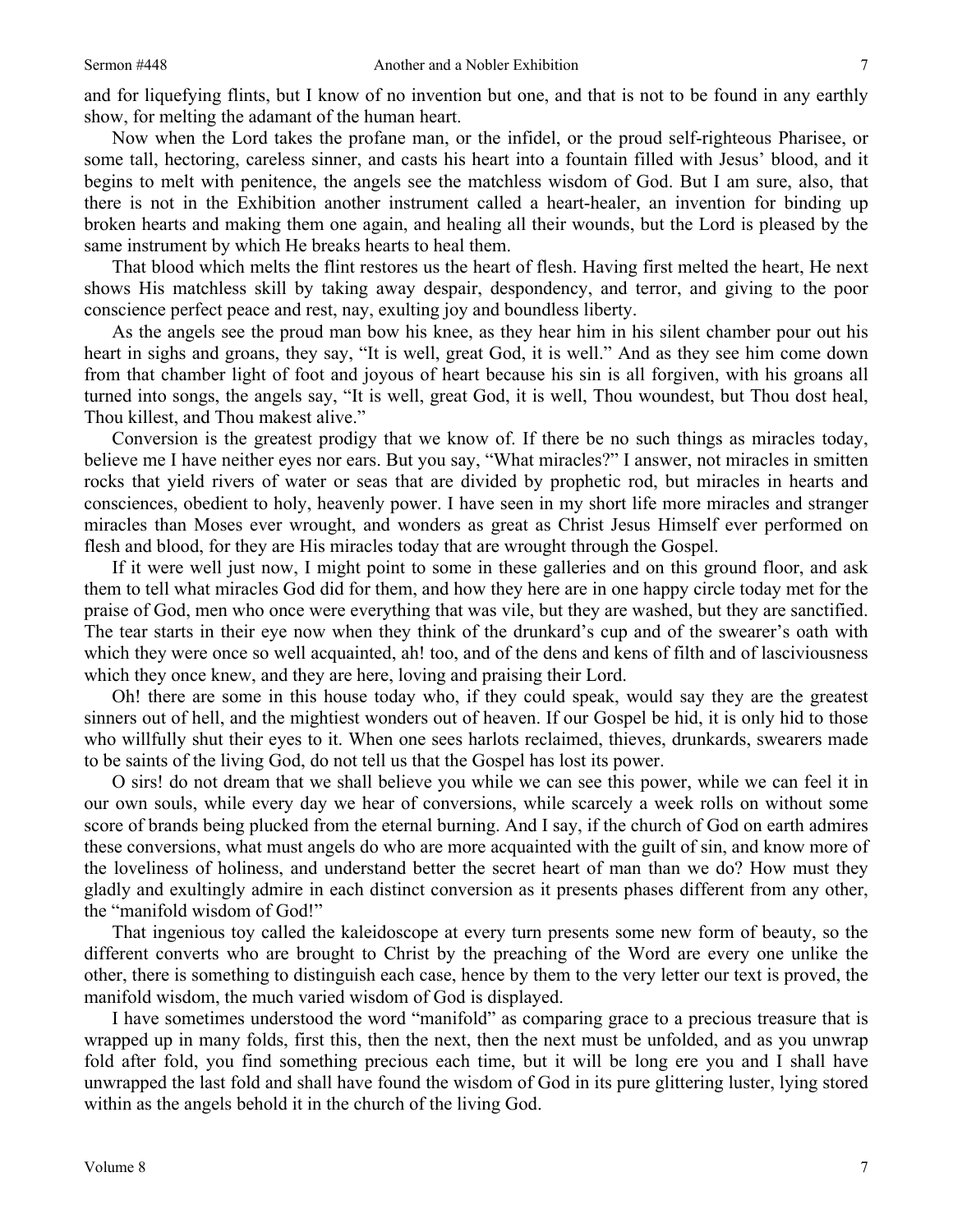**V.** But time has failed me, and therefore I must leave points upon which I wanted to dwell. The principalities and powers to this day find great opportunities for studying the wisdom of God in THE TRIALS AND EXPERIENCE OF BELIEVERS, in the wisdom which subjects them to trial, in the grace which sustains them in it, in the power which brings them out of it, in the wisdom which overrules the trial for their good, in the grace which makes the trial fit the back or strengthens the back for the burden.

They see wisdom in the prosperity of Christians when their feet stand like hinds' feet upon their high places. They see the same in the despondencies of believers when even in the lowest depths they still say, "Though he slay me, yet will I trust in him." As every day brings to us our daily bread, so every day brings to heaven its daily theme of wonder, and the angels receive fresh stores of knowledge from the ever-new experience of the people of God.

They lean from the battlements of heaven today to gaze on you, you tried believers. They look into your furnace as did the King of Babylon, and they see the fourth man with you like unto the Son of God. They track you, O you children of Israel in the wilderness. They see the places of your encampment and the land to which you are hastening. And as they mark the fiery cloudy pillar that conducts you and the angel of God's house that leads the van and brings up the rear, they discover in every step of the way the wonderful wisdom of God.

**VI.** And lastly, beyond all controversy, WHEN THE LAST OF GOD'S PEOPLE SHALL BE BROUGHT IN, and the bright angels shall begin to wander through the heavenly plains and converse with all the redeemed spirits, they will then see "the manifold wisdom of God."

Let the angel speak awhile for himself. "Here," saith he, "I see men of all nations, and kindreds, and tongues, from Britain to Japan, from the frozen north to the burning zone beneath the equator, here I see souls of all ages, babes hither snatched from the womb and breast, and spirits that once knew palsied age to whom the grasshopper was a burden.

Here I see men from all periods, from Adam and Abel down to the men who were alive and remained at the coming of the Son of God from heaven. Here I see them from the days of Abraham, and the times of David, and the period of the apostles, and the seasons of Luther and of Wickliffe, even to the last times of the church. Here I see them of all classes. There is one who was a king, and at his side, as his fellow, is another that tugged the oar as a galley-slave. There I see a merchant prince who counted not his riches dear unto him, and by his side a poor man who was rich in faith, and heir of the kingdom.

There I see the poet who could sing on earth of Paradise Lost and Regained, and by his side one who could not put two words together but who knew the Paradise Lost and the Paradise Regained within the Eden of his own nature, the garden of his own heart.

Here I see Magdalene and Saul of Tarsus, repenting sinners of all shades and saints of all varieties, those who showed their patience on a lingering sick bed, those who triumphed with holy boldness amid the red flames, those who wandered about in sheepskins and goatskins, destitute, afflicted, tormented, of whom the world was not worthy, the monk who shook the world, and he who cast salt into the stream of doctrine and made it wholesome and pure, the man who preached to his millions, and brought tens of thousands of souls to Christ, and the humble cottager who knew but this Bible true, and herself the partaker of the life of Christ—here they all are, and as the spirits wander and look first at this and then at that—first one trophy of grace, and then at another monument of mercy, they will all exclaim, "How manifold are thy works, O God! in wisdom hast thou made them all. Heaven is full of thy goodness which thou hast wrought for the sons of men."

And now, dear friends, the sermon is done when I ask you just these questions, the first shall be a question for the children of God and the other for those who know Him not.

First, to the children of God. Do you think you and I have sufficiently considered that we are always looked upon by angels, and that they desire to learn by us the wisdom of God? The reason why our sisters appear in the house of God with their heads covered is "because of the angels." The apostle says that a woman is to have a covering upon her head because of the angels, since the angels are present in